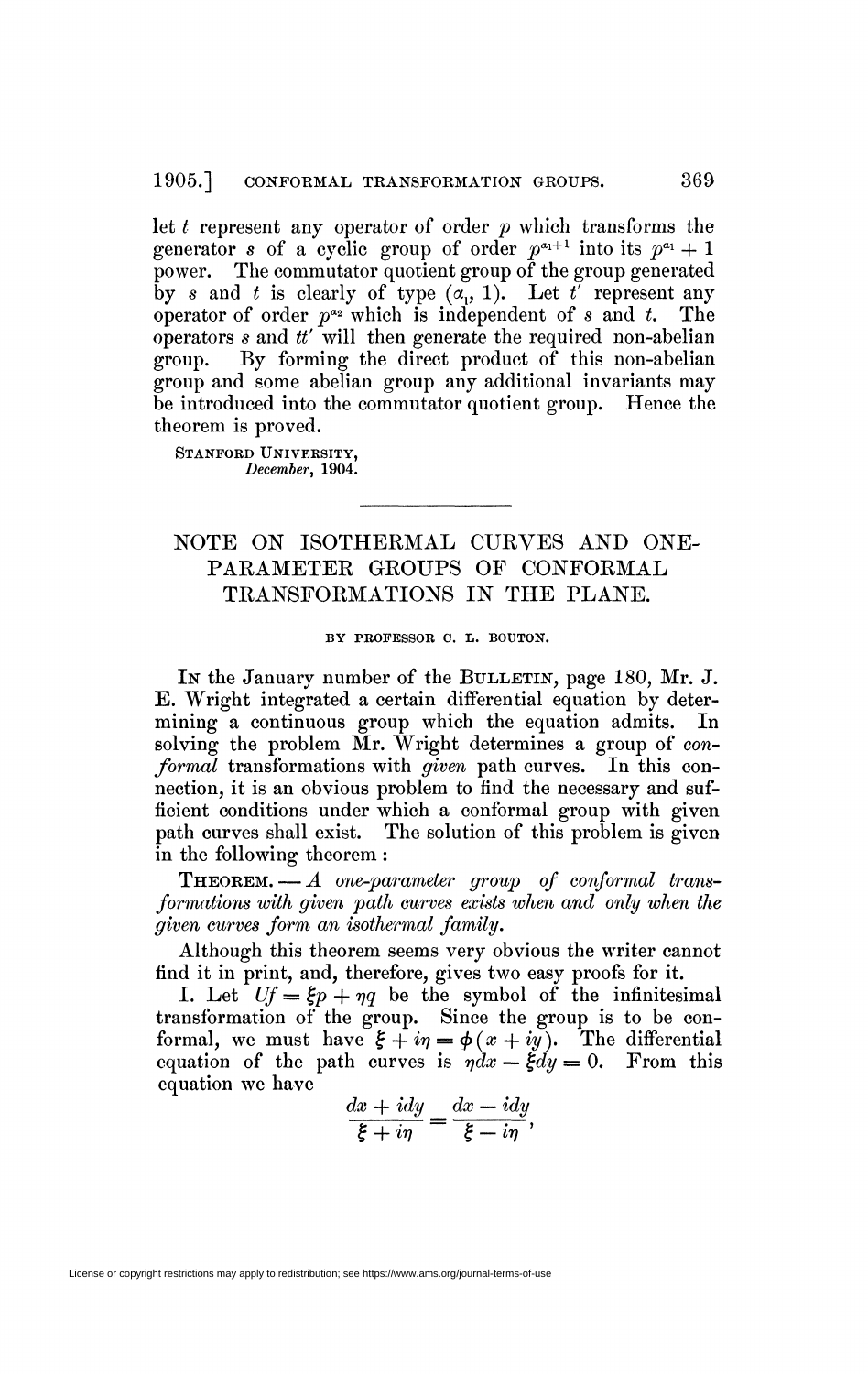or

(1) 
$$
\frac{d(x+iy)}{\phi(x+iy)} = \frac{d(x-iy)}{\phi(x-iy)}.
$$

Let

$$
\int \frac{d(x+iy)}{\phi(x+iy)} = u(x, y) + iv(x, y).
$$

We then have, on integrating (1),  $v(x, y) =$  constant, which is the equation of the path curves. But  $v(x, y)$  is a solution of Laplace's equation, hence the path curves of any conformal group are isothermal curves. Moreover, if any solution of Laplace's equation be given, we may use this as  $v(x, y)$  to determine  $\phi$ , and we see at once that  $\xi$  and  $\eta$  are uniquely determined, save as to a multiplicative constant. That is, given a family of isothermal curves, there is one and only one group of conformai transformations which has these curves as path curves.

II. Let us assume that the path curves are given as the integral curves of the differential equation  $y' = F(x, y)$ . Then we must have  $\xi p + \eta q \equiv \rho(x, y) [p + Fq]$ . Or  $\xi \equiv \rho, \eta \equiv \rho F$ . The conditions  $\xi_x = \eta_y, \xi_y = -\eta_x$  give

$$
\frac{\partial \log \rho}{\partial x} - F \frac{\partial \log \rho}{\partial y} = F_y,
$$
  

$$
F \frac{\partial \log \rho}{\partial x} + \frac{\partial \log \rho}{\partial y} = -F_x.
$$

Solving these equations, we have

$$
\frac{\partial \log \rho}{\partial x} = \frac{F_y - FF_x}{1 + F^2} \,, \qquad \frac{\partial \log \rho}{\partial y} = \frac{-F_x - FF_y}{1 + F^2} \,.
$$

Applying the condition of integrability to these equations, we find as the necessary and sufficient condition that *p* shall exist

(2) 
$$
(1 + F^2)(F_{xx} + F_{yy}) - 2F(F_x^2 + F_y^2) = 0.
$$

But this is the necessary and sufficient condition that  $y' =$  $F(x, y)$  shall have as its integral curves a family of isothermal curves.  $*$  If this condition is satisfied the value of  $\rho$  is given

<sup>\*</sup> See Lie-Scheffers, Differentialgleichungen, p. 157; Kasner, BULLETIN, vol. 10 (1903-04), p. 342.